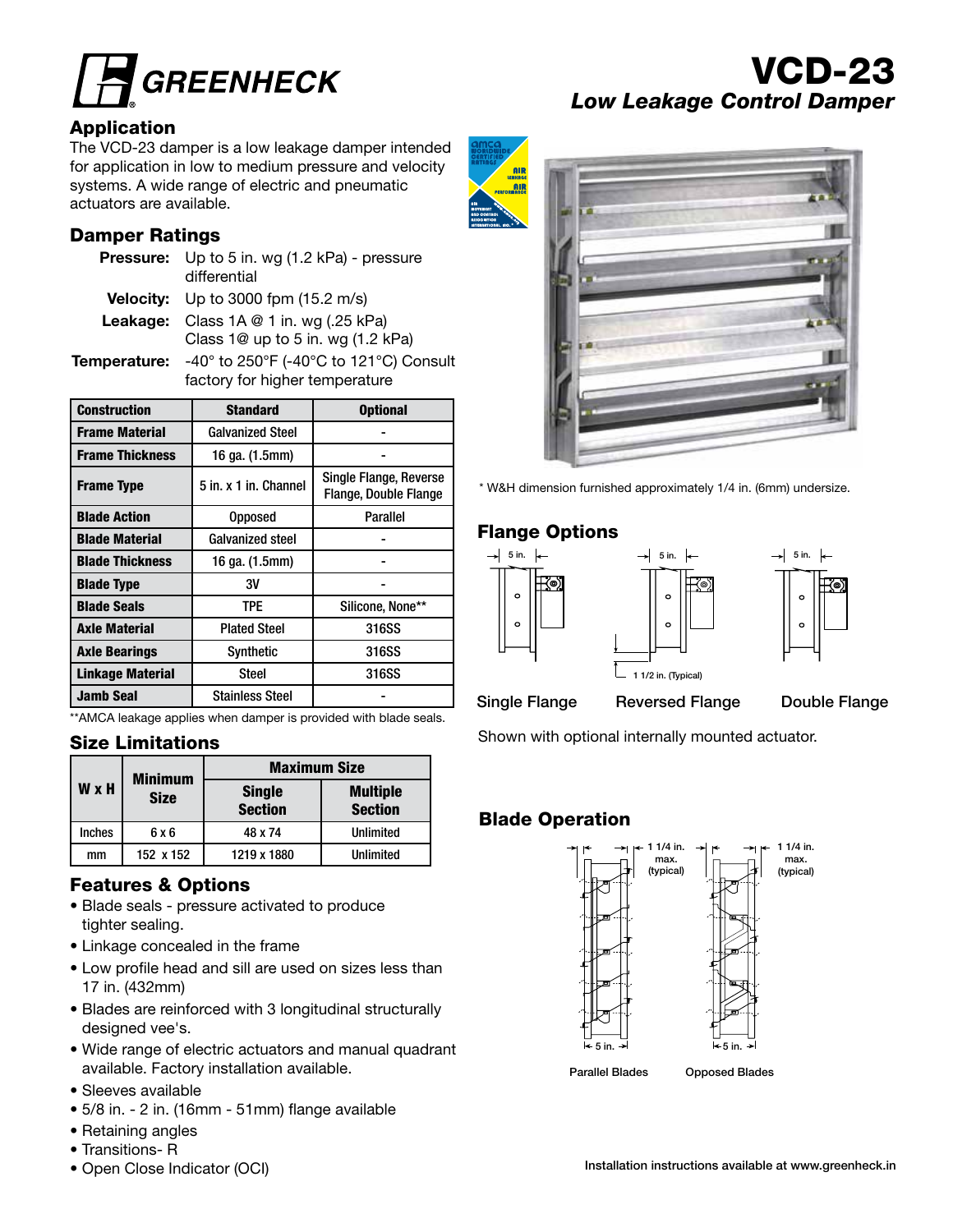# Pressure Drop Data VCD-23

This pressure drop testing was conducted in accordance with AMCA Standard 500-D using the three configurations shown. All data has been corrected to represent standard air at a density of .075 lb/ft $^3$ (1.2 kg/m<sup>3</sup>).

Actual pressure drop found in any HVAC system is a combination of many factors. This pressure drop information along with an analysis of other system influences should be used to estimate actual pressure losses for a damper installed in a given HVAC system.

# AMCA Test Figures

Figure 5.2 Illustrates a ducted damper exhausting air into an open area. This configuration has a lower pressure drop than Figure 5.5 because entrance losses are minimized by a straight duct run upstream of the damper.



Figure 5.3 Illustrates a fully ducted damper. This configuration has the lowest pressure drop of the three test configurations because entrance and exit losses are minimized by straight duct runs upstream and downstream of the damper.



Figure 5.5 Illustrates a plenum mounted damper. This configuration has the highest pressure drop because of extremely high entrance and exit losses due to the sudden changes of area in the system.

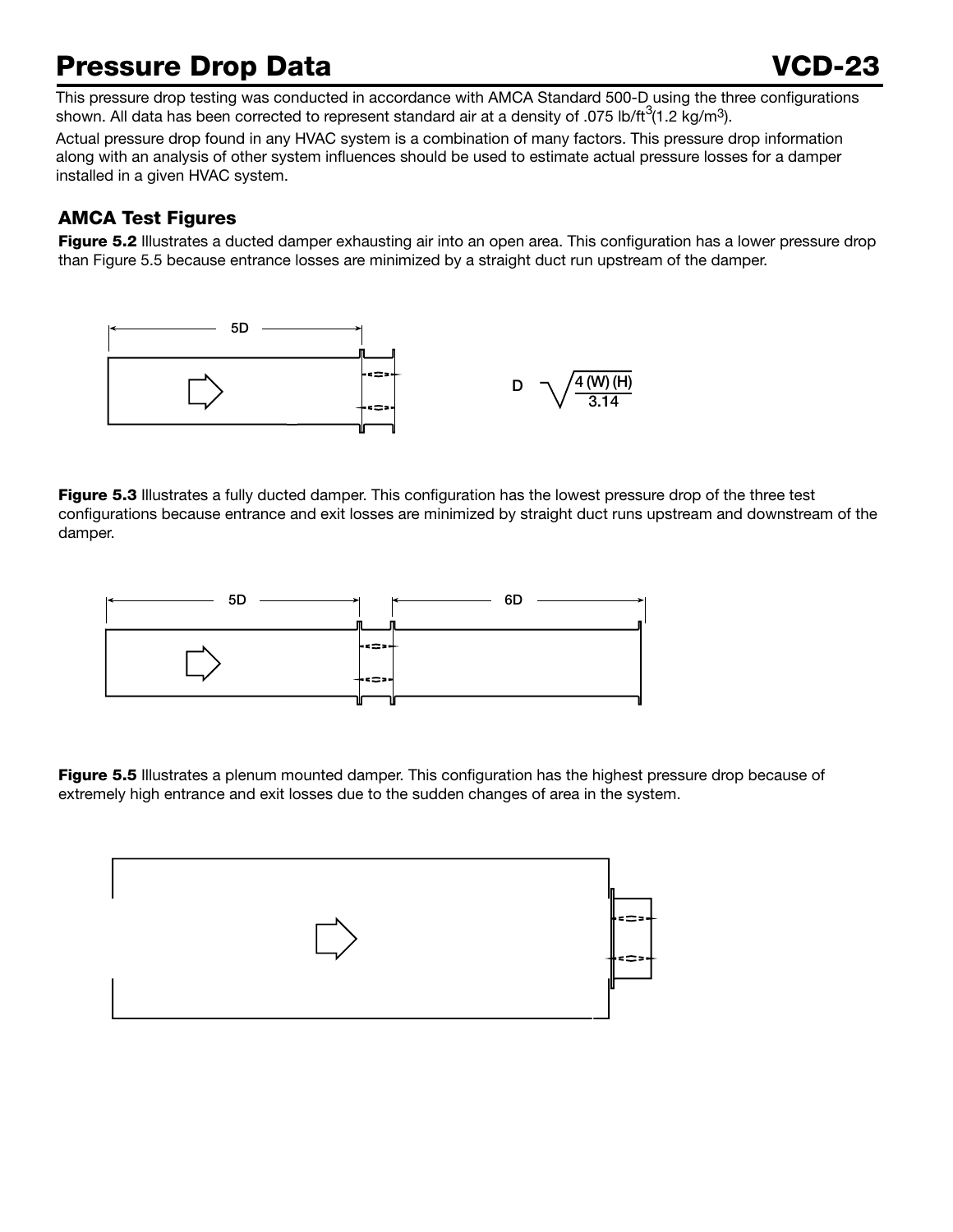

Greenheck India Private Ltd. certifies that the model VCD-23 shown herein is licensed to bear the AMCA Seal. The ratings shown are based on tests and procedures performed in accordance with AMCA Publication 511 and comply with the requirements of the AMCA Certified Ratings Programs. The AMCA Certified Ratings Seal applies to Air Leakage and Air Performance ratings.

#### AMCA 5.2



Velocity (fpm) Pressure Drop  $(in.$  wg $)$ 500 | 0.01 | 500 | 0.01 | 500 | 0.01 1000 | 0.05 | 1000 | 0.03 | 1000 | 0.02 1500 | 0.11 | 1500 | 0.06 | 1500 | 0.05 2000 | 0.19 | 2000 | 0.10 | 2000 | 0.09 2500 | 0.29 | 2500 | 0.16 | 2500 | 0.14 3000 | 0.41 | 3000 | 0.23 | 3000 | 0.19 3500 | 0.55 | 3500 | 0.30 | 3500 | 0.27 4000 | 0.72 | || 4000 | 0.40 || || 4000 || 0.35 12 in. x 12 in. (305mm x 305mm) 24 in. x 24 in. (610mm x 610mm) 36 in. x 36 in. (914mm x 914mm)

| /elocity (fpm) | <b>Pressure Drop</b><br>$(in.$ wg $)$ |
|----------------|---------------------------------------|
| 500            | 0.01                                  |
| 1000           | 0.03                                  |
| 1500           | 0.06                                  |
| 2000           | 0.10                                  |
| 2500           | 0.16                                  |
| 3000           | 0.23                                  |
| 3500           | 0.30                                  |
| 4000           | 0.40                                  |

Velocity (fpm) Pressure Drop (in. wg)

12 in. x 48 in. (305mm x 1219mm)

| Velocity (fpm) | <b>Pressure Drop</b><br>$(in.$ wg $)$ |
|----------------|---------------------------------------|
| 500            | 0.01                                  |
| 1000           | 0.04                                  |
| 1500           | 0.08                                  |
| 2000           | 0.15                                  |
| 2500           | 0.22                                  |
| 3000           | 0.32                                  |
| 3500           | 0.43                                  |
| 4000           | 0.56                                  |

48 in. x 12 in. (1219mm x 305mm)

| <b>Velocity (fpm)</b> | <b>Pressure Drop</b><br>$(in.$ wg $)$ |
|-----------------------|---------------------------------------|
| 500                   | 0.01                                  |
| 1000                  | 0.03                                  |
| 1500                  | 0.07                                  |
| 2000                  | 0.12                                  |
| 2500                  | 0.18                                  |
| 3000                  | 0.26                                  |
| 3500                  | 0.36                                  |
| 4000                  | 0.47                                  |

#### AMCA 5.3



 $(in.$  wg $)$ Velocity (fpm) Pressure Drop

5D

#### 12 in. x 12 in. (305mm x 305mm) 24 in. x 24 in. (610mm x 610mm) 36 in. x 36 in. (914mm x 914mm)

| ity (fpm) | <b>Pressure Drop</b><br>(in. <i>wq</i> ) | Velocity (fpm) | <b>Pressure Drop</b><br>(in. <i>wq</i> ) | Velocity (fpm) | <b>Pressure Drop</b><br>(in.wg) |
|-----------|------------------------------------------|----------------|------------------------------------------|----------------|---------------------------------|
| 500       | 0.01                                     | 500            | 0.01                                     | 500            | 0.01                            |
| 1000      | 0.03                                     | 1000           | 0.02                                     | 1000           | 0.02                            |
| 1500      | 0.08                                     | 1500           | 0.04                                     | 1500           | 0.03                            |
| 2000      | 0.13                                     | 2000           | 0.07                                     | 2000           | 0.06                            |
| 2500      | 0.20                                     | 2500           | 0.11                                     | 2500           | 0.09                            |
| 3000      | 0.29                                     | 3000           | 0.16                                     | 3000           | 0.13                            |
| 3500      | 0.40                                     | 3500           | 0.21                                     | 3500           | 0.19                            |
| 4000      | 0.51                                     | 4000           | 0.28                                     | 4000           | 0.25                            |

#### 12 in. x 48 in. (305mm x 1219mm)

| Velocity (fpm) | <b>Pressure Drop</b><br>$(in.$ wg $)$ |
|----------------|---------------------------------------|
| 500            | 0.01                                  |
| 1000           | 0.03                                  |
| 1500           | 0.07                                  |
| 2000           | 0.12                                  |
| 2500           | 0.18                                  |
| 3000           | 0.26                                  |
| 3500           | 0.36                                  |
| 4000           | 0.46                                  |

#### 48 in. x 12 in. (1219mm x 305mm)

| Velocity (fpm) | <b>Pressure Drop</b><br>$(in.$ wg $)$ |
|----------------|---------------------------------------|
| 500            | 0.01                                  |
| 1000           | 0.03                                  |
| 1500           | 0.06                                  |
| 2000           | 0.10                                  |
| 2500           | 0.16                                  |
| 3000           | 0.22                                  |
| 3500           | 0.30                                  |
| 4000           | 0.39                                  |

### AMCA 5.5



| Velocity (fpm) | <b>Pressure Drop</b><br>(in. <i>wg</i> ) | Velocity (fpm) | <b>Pressure Drop</b><br>(in. <i>wg</i> ) | Velocity (fpm) | Pressure<br>(in. w) |
|----------------|------------------------------------------|----------------|------------------------------------------|----------------|---------------------|
| 500            | 0.03                                     | 500            | 0.03                                     | 500            | 0.0                 |
| 1000           | 0.13                                     | 1000           | 0.12                                     | 1000           | 0.10                |
| 1500           | 0.30                                     | 1500           | 0.26                                     | 1500           | 0.21                |
| 2000           | 0.53                                     | 2000           | 0.47                                     | 2000           | 0.35                |
| 2500           | 0.82                                     | 2500           | 0.75                                     | 2500           | 0.6                 |
| 3000           | 1.19                                     | 3000           | 1.04                                     | 3000           | 0.8                 |
| 3500           | 1.62                                     | 3500           | 1.41                                     | 3500           | 1.21                |
| 4000           | 2.10                                     | 4000           | 1.90                                     | 4000           | 1.58                |

|                | 12 in. x 12 in. (305mm x 305mm)          |                | 24 in. x 24 in. (610mm x 610mm)          | 36 in. x 36 in. (914mm x 914mm) |                                          |
|----------------|------------------------------------------|----------------|------------------------------------------|---------------------------------|------------------------------------------|
| Velocity (fpm) | <b>Pressure Drop</b><br>(in. <i>wg</i> ) | Velocity (fpm) | <b>Pressure Drop</b><br>(in. <i>wg</i> ) | Velocity (fpm)                  | <b>Pressure Drop</b><br>(in. <i>wg</i> ) |
|                |                                          |                |                                          |                                 |                                          |

| ity (fpm) | <b>Pressure Drop</b><br>(in. <i>wg</i> ) | Velocity (fpm) | <b>Pressure Drop</b><br>(in. <i>wg</i> ) | Velocity (fpm) | <b>Pressure Drop</b><br>(in. <i>wg</i> ) |
|-----------|------------------------------------------|----------------|------------------------------------------|----------------|------------------------------------------|
| 500       | 0.03                                     | 500            | 0.03                                     | 500            | 0.02                                     |
| 1000      | 0.13                                     | 1000           | 0.12                                     | 1000           | 0.10                                     |
| 1500      | 0.30                                     | 1500           | 0.26                                     | 1500           | 0.22                                     |
| 2000      | 0.53                                     | 2000           | 0.47                                     | 2000           | 0.39                                     |
| 2500      | 0.82                                     | 2500           | 0.75                                     | 2500           | 0.62                                     |
| 3000      | 1.19                                     | 3000           | 1.04                                     | 3000           | 0.89                                     |
| 3500      | 1.62                                     | 3500           | 1.41                                     | 3500           | 1.21                                     |
| 4000      | 2.10                                     | 4000           | 1.90                                     | 4000           | 1.58                                     |

| 12 in. x 48 in. (305mm x 1219mm) |                                       |  |  |
|----------------------------------|---------------------------------------|--|--|
| Velocity (fpm)                   | <b>Pressure Drop</b><br>$(in.$ wg $)$ |  |  |
| 500                              | 0.03                                  |  |  |
| 1000                             | 0.12                                  |  |  |
| 1500                             | 0.27                                  |  |  |
| 2000                             | 0.47                                  |  |  |
| 2500                             | 0.75                                  |  |  |
| 3000                             | 1.07                                  |  |  |
| 3500                             | 1.45                                  |  |  |
| 4000                             | 1.91                                  |  |  |

#### 48 in. x 12 in. (1219mm x 305mm)

| Velocity (fpm) | <b>Pressure Drop</b><br>$(in.$ wg $)$ |
|----------------|---------------------------------------|
| 500            | 0.03                                  |
| 1000           | 0.12                                  |
| 1500           | 0.28                                  |
| 2000           | 0.49                                  |
| 2500           | 0.77                                  |
| 3000           | 1.12                                  |
| 3500           | 1.53                                  |
| 4000           | 2.01                                  |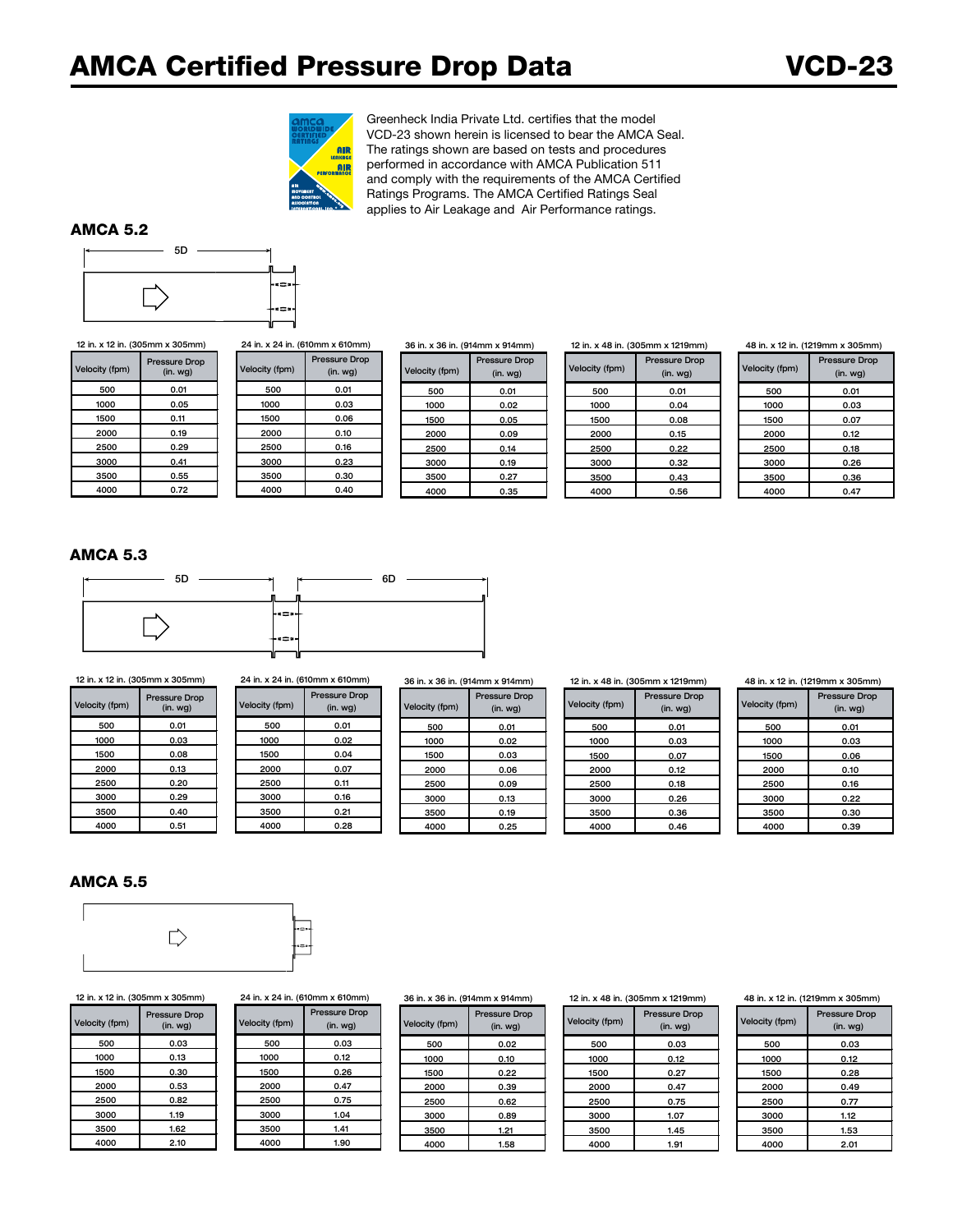Air leakage is based on operation between 32°F (0°C) and 120°F (49°C). Tested for leakage in accordance with ANSI/AMCA Standard 500-D, Figure 5.5.

Tested for air performance in accordance with ANSI/AMCA Standard 500-D, Figures 5.2, 5.3 and 5.5.

# **Torque**

Data are based on a torque of 5.0 in.lb./ft<sup>2</sup> (0.56 N·m) applied to close and seat the damper during the test.

| <b>VCD-23</b>                         | Leakage Class*           |                       |                       |  |
|---------------------------------------|--------------------------|-----------------------|-----------------------|--|
| <b>Maximum</b><br><b>Damper Width</b> | 1 in. $wg$<br>(0.25 kPa) | 4 in. wg<br>$(1$ kPa) | 5 in. wg<br>(1.2 kPa) |  |
| 48 in. (1219mm)                       | 1Α                       |                       |                       |  |



Greenheck India Private Ltd. certifies that the model VCD-23 shown herein is licensed to bear the AMCA Seal. The ratings shown are based on tests and procedures performed in accordance with AMCA Publication 511 and comply with the requirements of the AMCA Certified Ratings Programs.The AMCA Certified Ratings Seal applies to Air Leakage and Air Performance ratings.

# \*Leakage Class Definitions

The maximum allowable leakage is defined by AMCA as the following:

- Leakage Class 1A 3 cfm/ft<sup>2</sup> @ 1 in. wg (class 1A is only defined at 1 in. wg).
- Leakage Class 1
	- 4 cfm/ft<sup>2</sup>  $@$  1 in. wg
	- 8 cfm/ft<sup>2</sup>  $@$  4 in. wg
	- $-11$  cfm/ft<sup>2</sup> @ 8 in. wg
	- $-12.6$  cfm/ft<sup>2</sup> @ 10 in. wg



# Velocity and Temperature Limitations

### Temperature Limitations

| <b>Blade Seal</b> | <b>Temperature Range</b>        |  |  |
|-------------------|---------------------------------|--|--|
| TPF.              | -10°F to 180°F (-23°C to 82°C)  |  |  |
| <b>Silicone</b>   | -40°F to 250°F (-40°C to 121°C) |  |  |
| No Seal           | -40°F to 250°F (-40°C to 121°C) |  |  |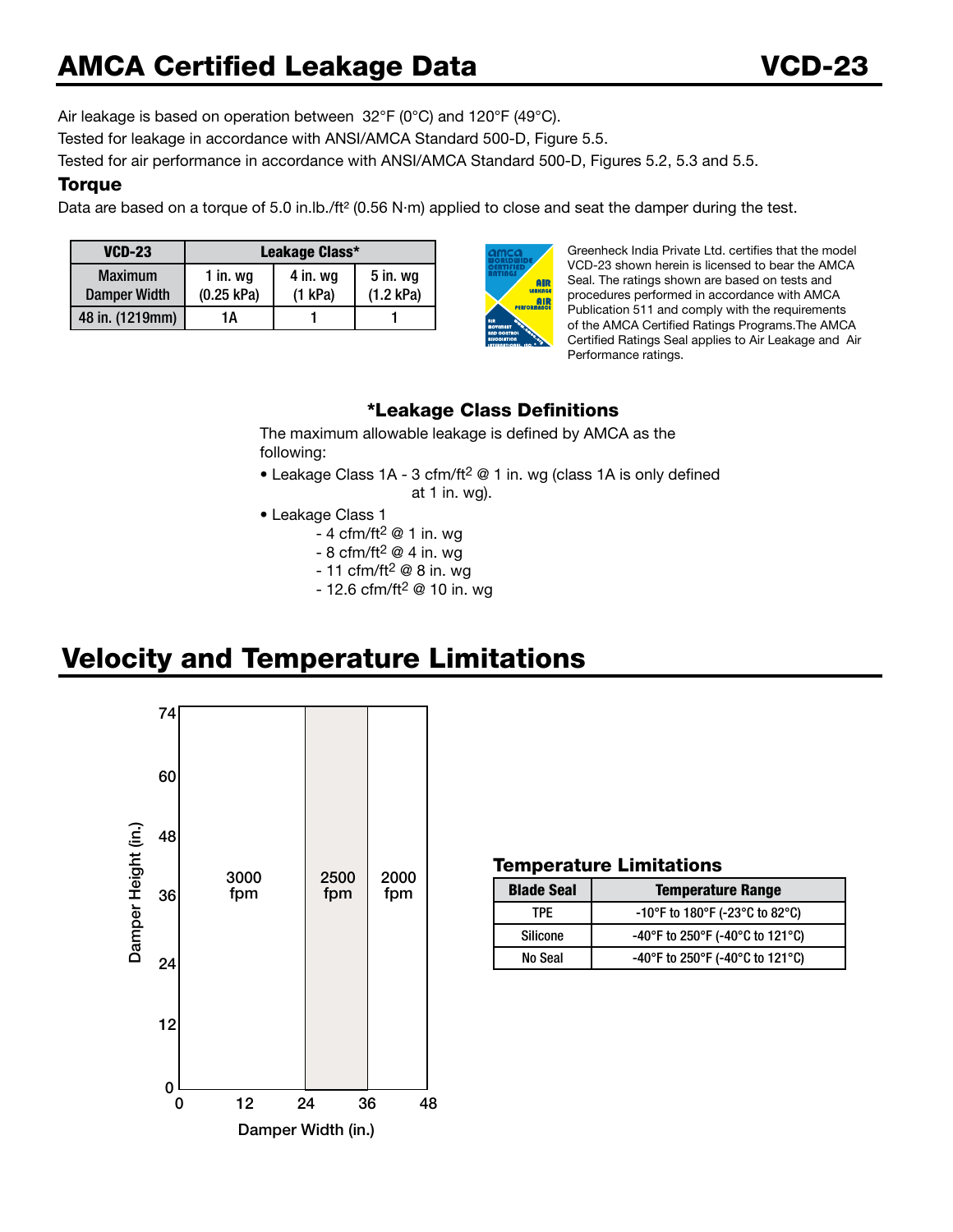# Application Data

# Space Envelopes

On dampers less than 18 in. (457mm) high, actuators may also require clearances above and/or below the damper frame. "B" and "T" *dimensions are worst case clearance requirements for some dampers less than 18 in.* (457mm) *high*. All damper sizes under 18 in. (457mm) high do not require these worst case clearances. If space availability above or below the damper is limited, each damper size should be individually evaluated.



| <b>Actuator Type/Model</b>                                                                                   | <b>Height</b>   |   | в               | D  |
|--------------------------------------------------------------------------------------------------------------|-----------------|---|-----------------|----|
|                                                                                                              | Inches (mm)     |   | <b>Inches</b>   |    |
| AFBUP (-S) and<br><b>FSNF Series, Belimo</b><br><b>MSxx20 Series, Honeywell;</b><br>33x-2976 Series, Siemens | $>6$ to $< 10$  |   | $12\frac{3}{4}$ | 6  |
|                                                                                                              | $>10$ to $< 18$ |   |                 | 6  |
|                                                                                                              | $\geq 18$       |   |                 | 10 |
| FSLF, LF and TFB Series,<br><b>Belimo</b>                                                                    | $>6$ to $< 10$  |   | $3\frac{1}{2}$  | 6  |
|                                                                                                              | $\geq 10$       |   | 0               | 6  |
| MSxx04 & MSxx09 Series,<br>Honeywell                                                                         | $>6$ to $<9$    |   | $4\frac{3}{4}$  | 6  |
|                                                                                                              | $\geq 9$        |   | 0               | 6  |
| <b>MS75xx Series, Honeywell</b>                                                                              | $>6$ to $< 10$  | ı | $12\frac{3}{4}$ | 6  |
|                                                                                                              | $>10$ to $< 18$ |   |                 | 6  |
|                                                                                                              | $>18$           |   | O               | 6  |

This drawing depicts the worse case clearance requirements for an actuator with a jackshaft.

| Internal mount only<br><b>Actuator model</b> | A             | В            | C                    |
|----------------------------------------------|---------------|--------------|----------------------|
| All except - EFB &                           | 7.75 in       | 3.75 in      | 5.375 in             |
| <b>EFCX Series</b>                           | $(197$ mm)    | $(95$ mm $)$ | $(136.5 \text{ mm})$ |
| EFB & EFCX Series                            | 8.50 in       | 6.00 in      | 8.50 in              |
|                                              | $(216$ mm $)$ | (152mm)      | $(216$ mm $)$        |